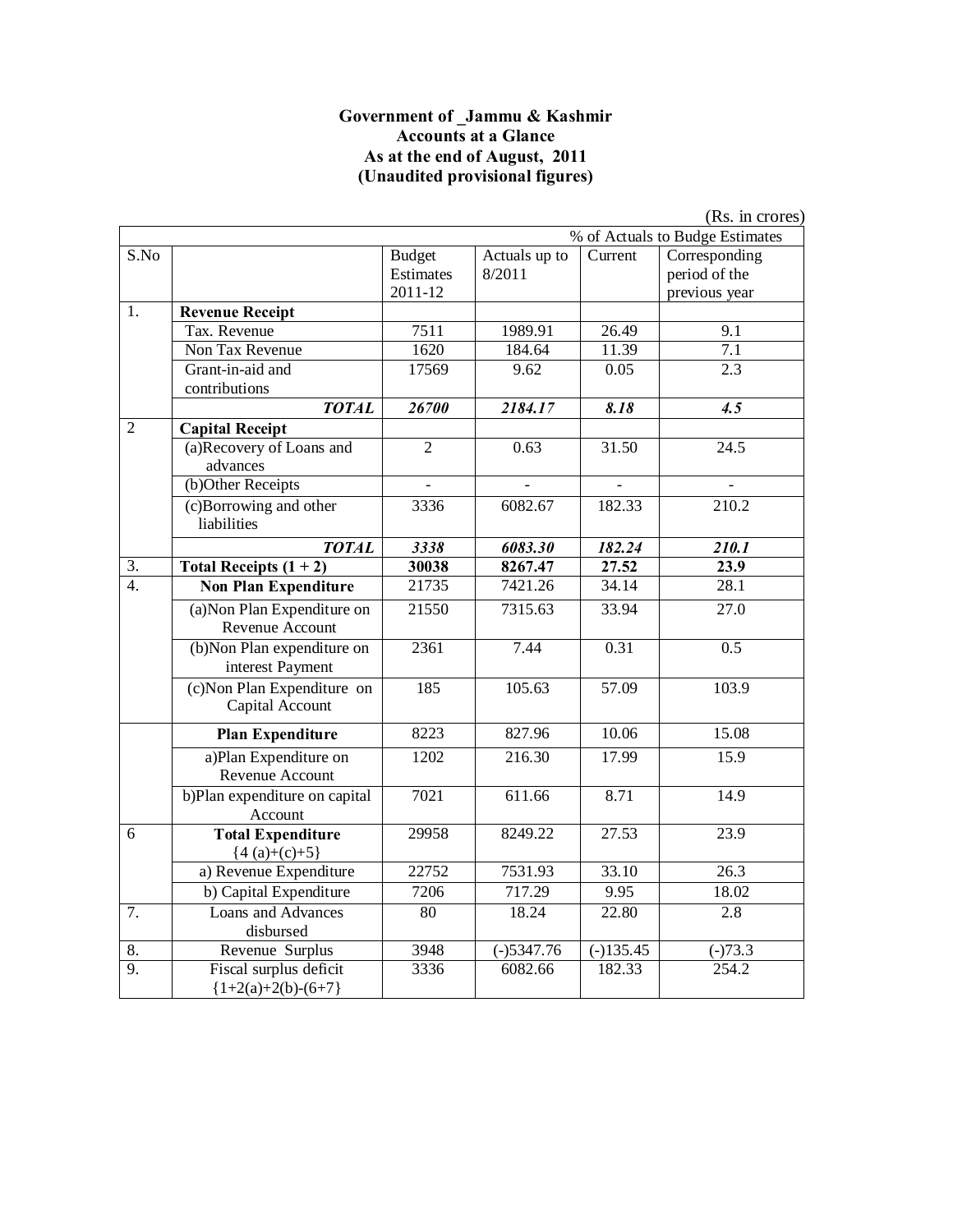# **(Format of the Progressive Figures)**

#### **TAX REVENUE**

**(Rs. in Crores)**

| <b>Months</b>       |                | 2011-12            | 2010-11        |                    |
|---------------------|----------------|--------------------|----------------|--------------------|
|                     | <b>Monthly</b> | <b>Progressive</b> | <b>Monthly</b> | <b>Progressive</b> |
| <b>April, 2011</b>  | 559.30         | 559.30             | 135.38         | 135.38             |
| <b>May, 2011</b>    | 314.80         | 874.10             | 155.44         | 290.82             |
| <b>June</b> , 2011  | 202.63         | 1076.73            | 101.23         | 392.05             |
| <b>July, 2011</b>   | 601.11         | 1677.84            | 85.90          | 477.95             |
| <b>August, 2011</b> | 312.07         | 1989.91            | 106.58         | 584.53             |
| September, 2011     |                |                    |                |                    |
| October, 2011       |                |                    |                |                    |
| <b>November</b>     |                |                    |                |                    |
| <b>December</b>     |                |                    |                |                    |
| <b>January</b>      |                |                    |                |                    |
| February            |                |                    |                |                    |
| March               |                |                    |                |                    |
| Preliminary)        |                |                    |                |                    |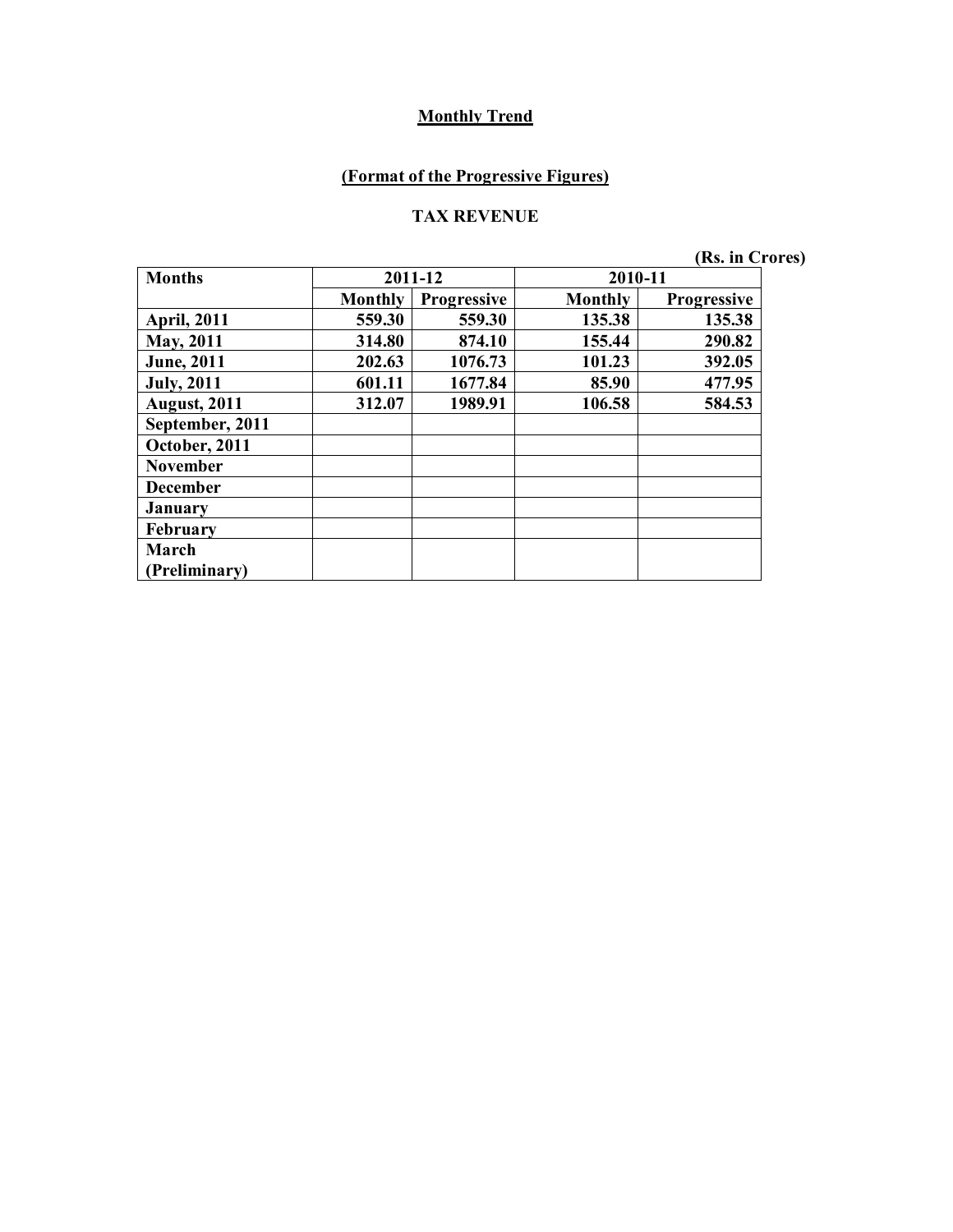# **(Format of the Progressive Figures)**

#### **NON-TAX REVENUE**

**(Rs. in Crores)**

| <b>Months</b>        |                | 2011-12     | 2010-11        |                    |
|----------------------|----------------|-------------|----------------|--------------------|
|                      | <b>Monthly</b> | Progressive | <b>Monthly</b> | <b>Progressive</b> |
| <b>April, 2011</b>   | 15.12          | 15.12       | 13.80          | 13.80              |
| <b>May, 2011</b>     | 24.15          | 39.27       | 19.53          | 33.33              |
| <b>June</b> , 2011   | 39.51          | 78.78       | 21.45          | 54.78              |
| <b>July</b> , 2011   | 67.05          | 145.83      | 19.28          | 74.06              |
| <b>August, 2011</b>  | 38.81          | 184.64      | 18.80          | 92.86              |
| September, 2011      |                |             |                |                    |
| October, 2011        |                |             |                |                    |
| <b>November</b>      |                |             |                |                    |
| <b>December</b>      |                |             |                |                    |
| January              |                |             |                |                    |
| February             |                |             |                |                    |
| March                |                |             |                |                    |
| <b>Preliminary</b> ) |                |             |                |                    |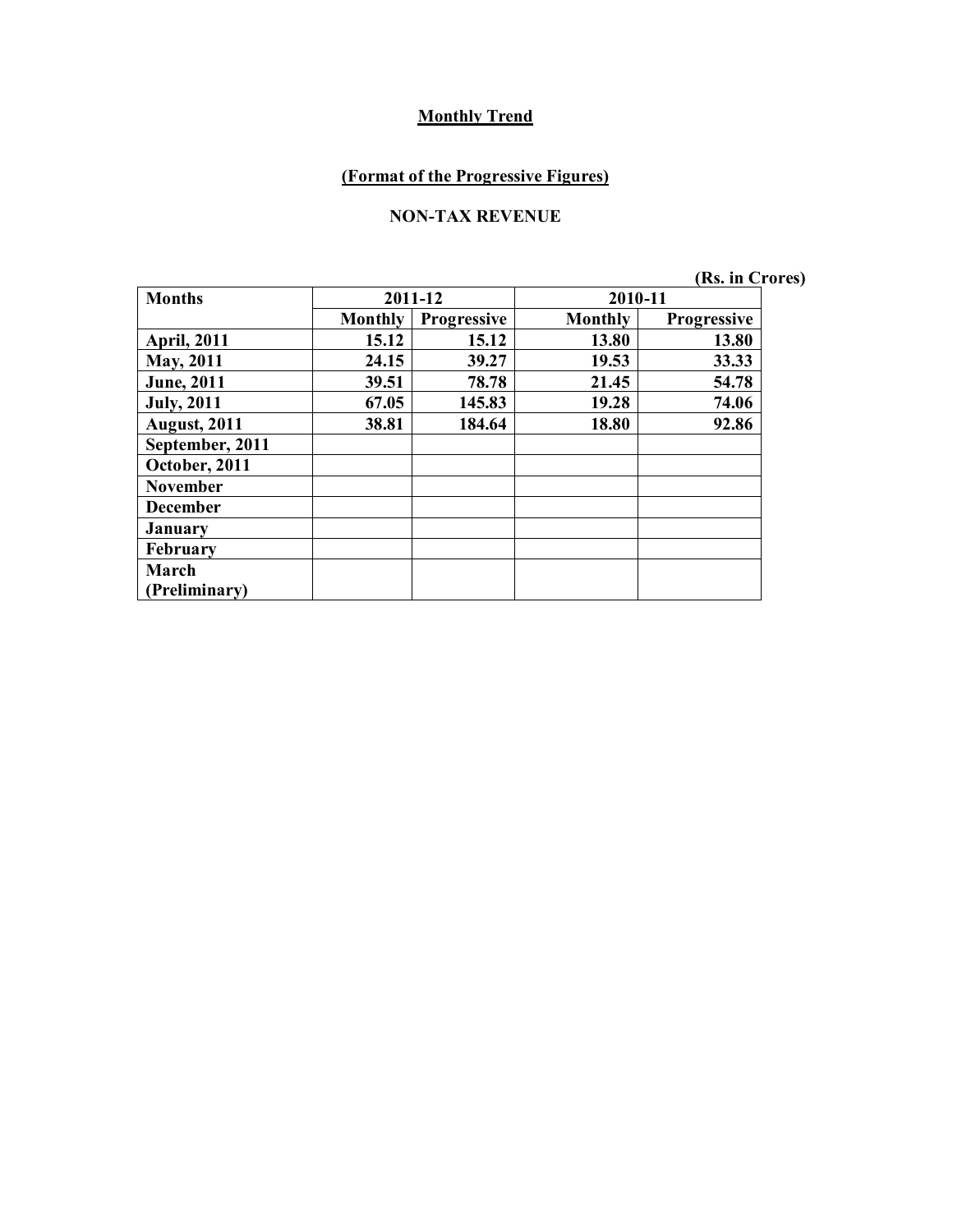#### **(Format of the Progressive Figures)**

#### **REVENUE RECEIPTS OF GRANT-IN-AID AND CONTRIBUTION**

|  |  | (Rs. in Crores) |  |
|--|--|-----------------|--|
|--|--|-----------------|--|

| <b>Months</b>       |                | 2011-12            | 2010-11        |             |
|---------------------|----------------|--------------------|----------------|-------------|
|                     | <b>Monthly</b> | <b>Progressive</b> | <b>Monthly</b> | Progressive |
| <b>April, 2011</b>  | 1.52           | 1.52               | -              |             |
| <b>May, 2011</b>    | 1.10           | 2.62               | -              |             |
| <b>June</b> , 2011  | 6.85           | 9.47               | -              |             |
| <b>July, 2011</b>   | 0.15           | 9.62               | -              |             |
| <b>August, 2011</b> |                | 9.62               | 352.38         | 352.38      |
| September, 2011     |                |                    |                |             |
| October, 2011       |                |                    |                |             |
| <b>November</b>     |                |                    |                |             |
| <b>December</b>     |                |                    |                |             |
| <b>January</b>      |                |                    |                |             |
| February            |                |                    |                |             |
| March               |                |                    |                |             |
| (Preliminary)       |                |                    |                |             |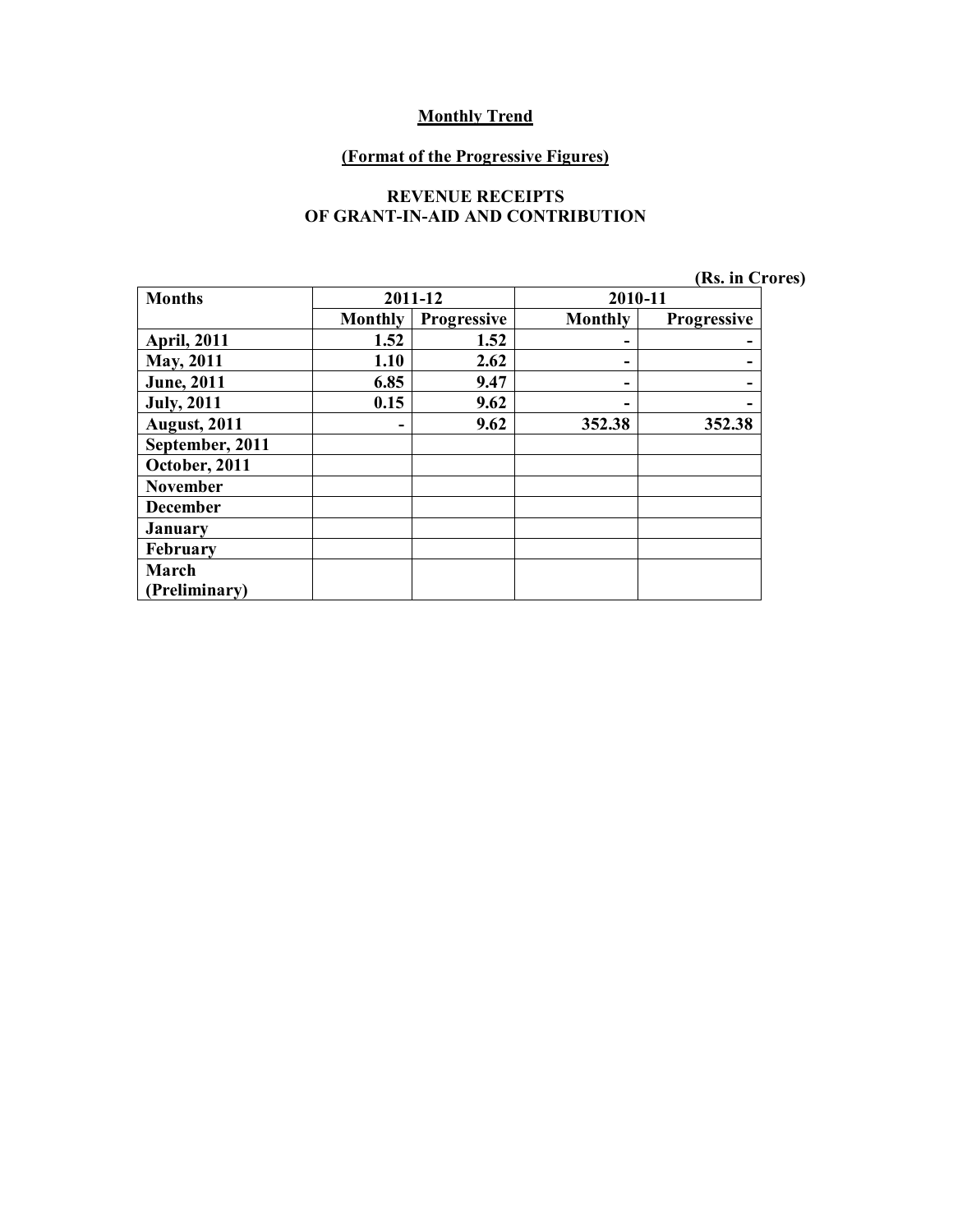#### **(Format of the Progressive Figures)**

#### **RECOVERY OF LOANS & ADVANCES**

**April, 2011 0.13 0.13 0.08 0.08 May, 2011 0.09 0.22 0.13 0.21 June, 2011 0.11 0.33 0.09 0.30 July, 2011 0.13 0.46 0.09 0.39 August, 2011 0.17 0.63 0.10 0.49**

**October, 2011 November December January February March** 

**(Preliminary)**

|                      |                |                    |         | INS. III UTOTES    |  |
|----------------------|----------------|--------------------|---------|--------------------|--|
| Months               |                | 2011-12            | 2010-11 |                    |  |
|                      | <b>Monthly</b> | <b>Progressive</b> | Monthly | <b>Progressive</b> |  |
| <b>April, 2011</b>   | 0.13           | 0.13               | 0.08    | 0.08               |  |
| <b>May, 2011</b>     | 0.09           | 0.22               | 0.13    | 0.21               |  |
| <b>June, 2011</b>    | 0.11           | 0.33               | 0.09    | 0.30               |  |
| <b>July, 2011</b>    | 0.13           | 0.46               | 0.09    | 0.39               |  |
| <b>August, 2011</b>  | 0.17           | 0.63               | 0.10    | 0.49               |  |
| September, 2011      |                |                    |         |                    |  |
| <b>October, 2011</b> |                |                    |         |                    |  |
| November             |                |                    |         |                    |  |

**(Rs. in Crores)**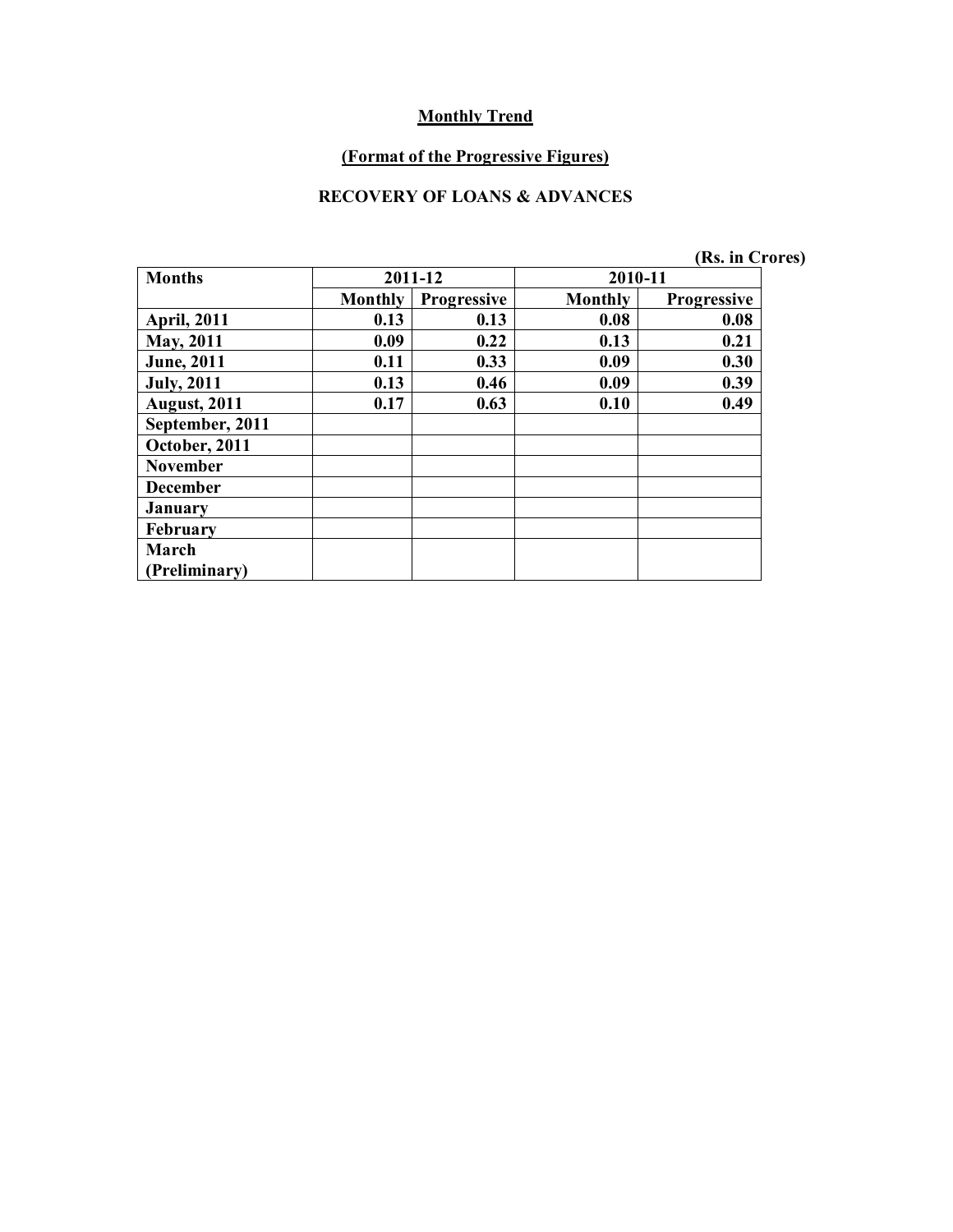#### **(Format of the Progressive Figures)**

#### **BORROWING & OTHER LIABILITIES**

|                     |                |                    |                | (Rs. in Crores)    |  |
|---------------------|----------------|--------------------|----------------|--------------------|--|
| <b>Months</b>       |                | 2011-12            | 2010-11        |                    |  |
|                     | <b>Monthly</b> | <b>Progressive</b> | <b>Monthly</b> | <b>Progressive</b> |  |
| <b>April, 2011</b>  | 587.43         | 587.43             | 472.89         | 472.89             |  |
| <b>May</b> , 2011   | 884.33         | 1471.76            | 949.12         | 1422.01            |  |
| <b>June</b> , 2011  | 1353.51        | 2825.27            | 871.26         | 2293.27            |  |
| <b>July</b> , 2011  | 1069.94        | 3895.21            | 1336.41        | 3629.68            |  |
| <b>August, 2011</b> | 2187.46        | 6082.67            | 1334.75        | 4964.43            |  |
| September, 2011     |                |                    |                |                    |  |
| October, 2011       |                |                    |                |                    |  |
| <b>November</b>     |                |                    |                |                    |  |
| <b>December</b>     |                |                    |                |                    |  |
| <b>January</b>      |                |                    |                |                    |  |
| <b>February</b>     |                |                    |                |                    |  |
| March               |                |                    |                |                    |  |
| (Preliminary)       |                |                    |                |                    |  |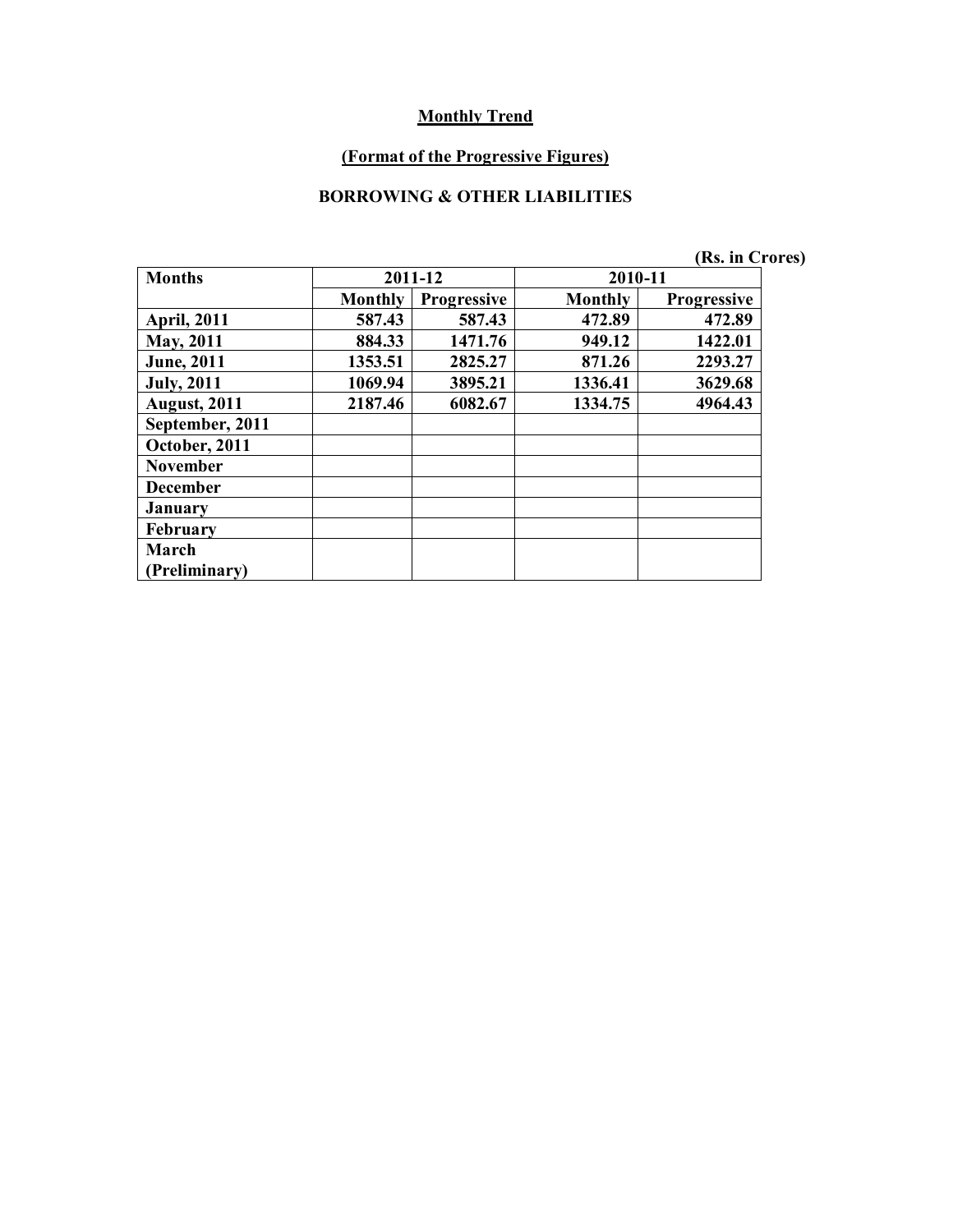#### **(Format of the Progressive Figures)**

#### **NON PLAN EXPENDITURE ON REVENUE ACCOUNT**

|                     |                |                    |                | (Rs. in Crores)    |
|---------------------|----------------|--------------------|----------------|--------------------|
| <b>Months</b>       |                | 2011-12            | 2010-11        |                    |
|                     | <b>Monthly</b> | <b>Progressive</b> | <b>Monthly</b> | <b>Progressive</b> |
| <b>April, 2011</b>  | 1140.09        | 1140.09            | 617.47         | 617.47             |
| May, 2011           | 1142.33        | 2282.42            | 1038.99        | 1656.46            |
| <b>June</b> , 2011  | 1387.30        | 3669.72            | 840.28         | 2496.74            |
| <b>July, 2011</b>   | 1524.22        | 5193.94            | 1014.22        | 3510.96            |
| <b>August, 2011</b> | 2121.69        | 7315.63            | 1004.46        | 4515.42            |
| September, 2011     |                |                    |                |                    |
| October, 2011       |                |                    |                |                    |
| <b>November</b>     |                |                    |                |                    |
| <b>December</b>     |                |                    |                |                    |
| <b>January</b>      |                |                    |                |                    |
| <b>February</b>     |                |                    |                |                    |
| March               |                |                    |                |                    |
| (Preliminary)       |                |                    |                |                    |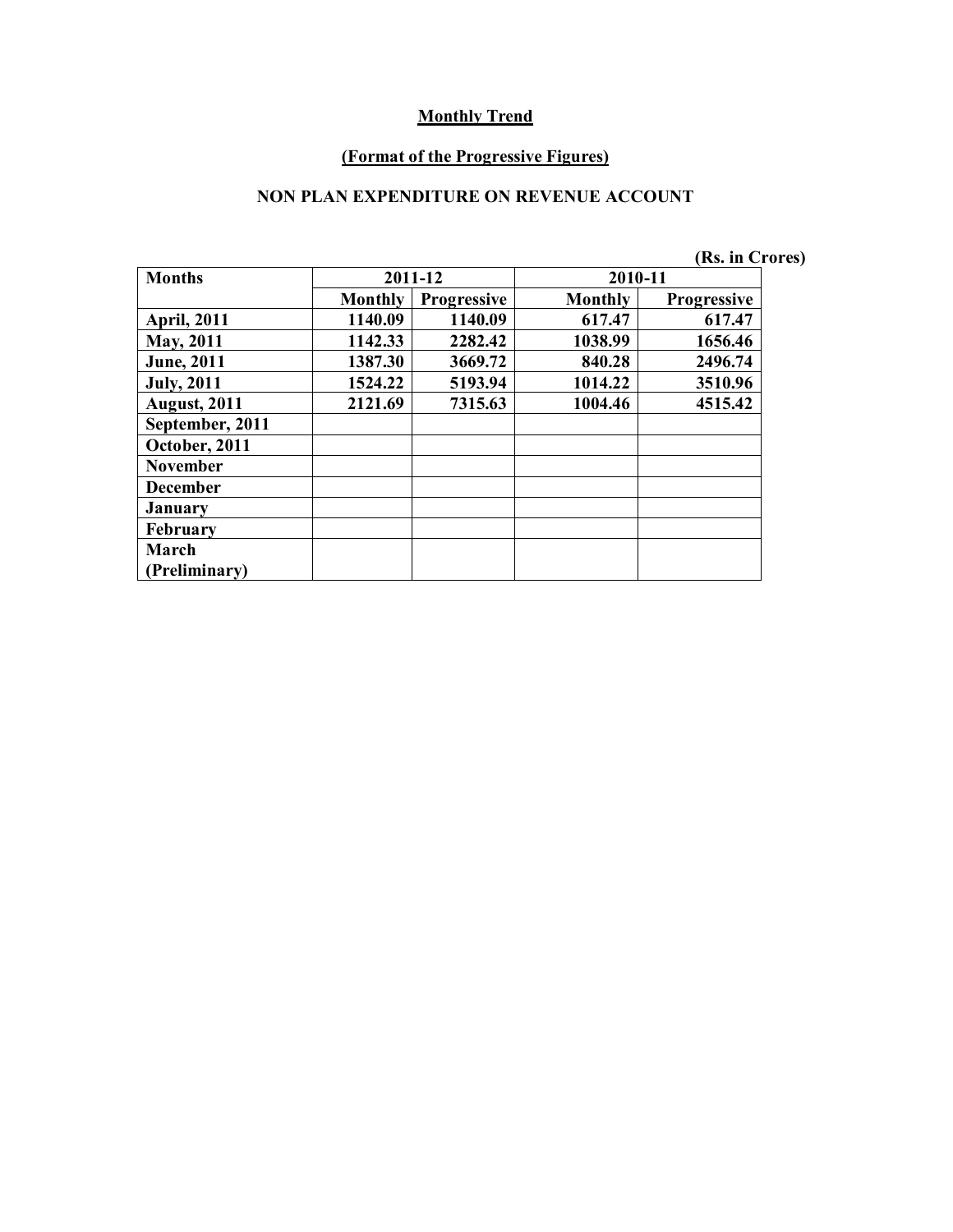#### **(Format of the Progressive Figures)**

#### **NON PLAN EXPENDITURE ON INTEREST PAYMENT**

|  | (Rs. in Crores) |
|--|-----------------|
|--|-----------------|

| <b>Months</b>       |                | 2011-12            | 2010-11 |                    |  |
|---------------------|----------------|--------------------|---------|--------------------|--|
|                     | <b>Monthly</b> | <b>Progressive</b> | Monthly | <b>Progressive</b> |  |
| <b>April, 2011</b>  |                |                    | -       |                    |  |
| May, 2011           |                |                    | 0.36    | 0.36               |  |
| <b>June</b> , 2011  | 1.40           | 1.40               | 12.30   | 12.66              |  |
| <b>July, 2011</b>   | 0.42           | 1.82               |         | 12.66              |  |
| <b>August, 2011</b> | 5.62           | 7.44               | 0.45    | 13.11              |  |
| September, 2011     |                |                    |         |                    |  |
| October, 2011       |                |                    |         |                    |  |
| <b>November</b>     |                |                    |         |                    |  |
| <b>December</b>     |                |                    |         |                    |  |
| <b>January</b>      |                |                    |         |                    |  |
| February            |                |                    |         |                    |  |
| March               |                |                    |         |                    |  |
| Preliminary)        |                |                    |         |                    |  |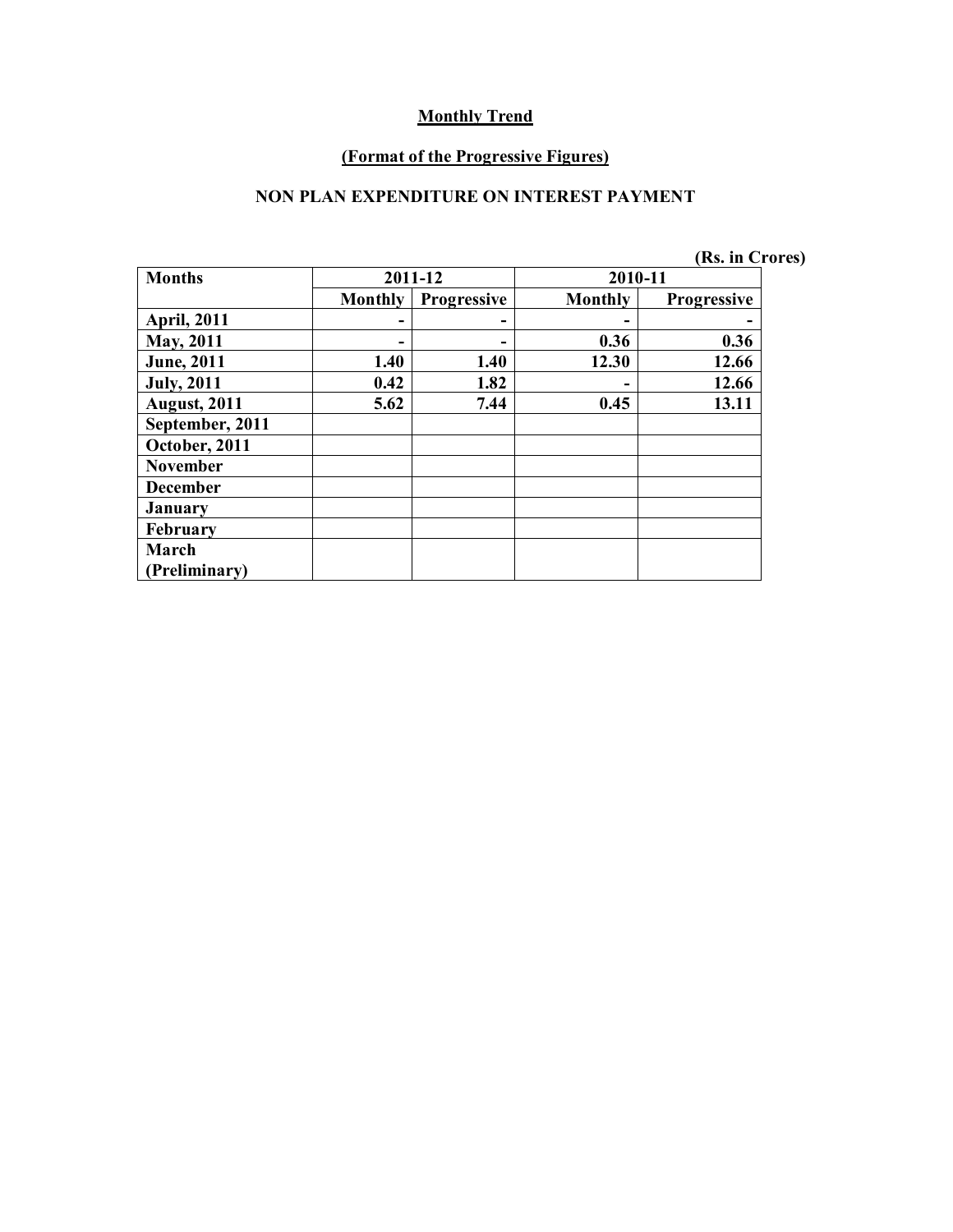#### **(Format of the Progressive Figures)**

# **NON PLAN EXPENDITURE ON CAPITAL ACCOUNT**

|                     |                |                    |                | (Rs. in Crores)    |
|---------------------|----------------|--------------------|----------------|--------------------|
| <b>Months</b>       |                | 2011-12            | 2010-11        |                    |
|                     | <b>Monthly</b> | <b>Progressive</b> | <b>Monthly</b> | <b>Progressive</b> |
| <b>April, 2011</b>  | $-$ ) 19.62    | $(-)$ 19.62        | $-$ ) 13.49    | $(-)$ 13.49        |
| <b>May, 2011</b>    | 38.54          | 18.92              | 16.35          | 2.86               |
| <b>June</b> , 2011  | 70.37          | 89.29              | 2.09           | 4.95               |
| <b>July, 2011</b>   | 4.22           | 93.51              | 77.94          | 82.89              |
| <b>August, 2011</b> | 12.12          | 105.63             | 179.07         | 261.96             |
| <b>September</b>    |                |                    |                |                    |
| October             |                |                    |                |                    |
| <b>November</b>     |                |                    |                |                    |
| <b>December</b>     |                |                    |                |                    |
| <b>January</b>      |                |                    |                |                    |
| <b>February</b>     |                |                    |                |                    |
| March               |                |                    |                |                    |
| (Preliminary)       |                |                    |                |                    |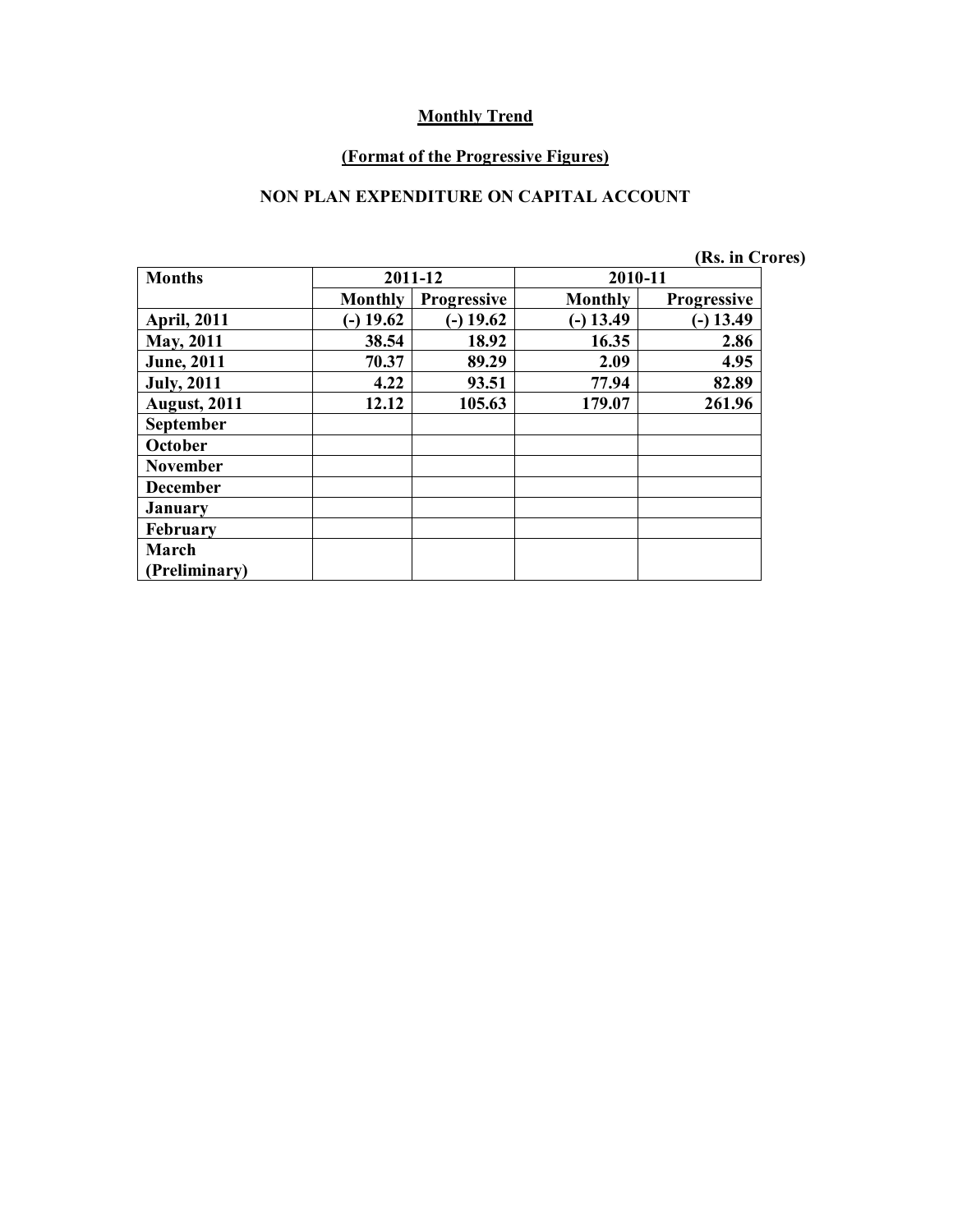#### **(Format of the Progressive Figures)**

#### **PLAN EXPENDITURE ON REVENUE ACCOUNT**

|                     |                |                    |         | (Rs. in Crores)    |  |
|---------------------|----------------|--------------------|---------|--------------------|--|
| <b>Months</b>       |                | 2011-12            | 2010-11 |                    |  |
|                     | <b>Monthly</b> | <b>Progressive</b> | Monthly | <b>Progressive</b> |  |
| <b>April, 2011</b>  | 24.63          | 24.63              | 8.43    | 8.43               |  |
| May, 2011           | 20.70          | 45.33              | 24.75   | 33.18              |  |
| <b>June</b> , 2011  | 44.19          | 89.52              | 53.84   | 87.02              |  |
| <b>July, 2011</b>   | 45.40          | 134.92             | 32.22   | 119.24             |  |
| <b>August, 2011</b> | 81.38          | 216.30             | 36.89   | 156.13             |  |
| September, 2011     |                |                    |         |                    |  |
| October, 2011       |                |                    |         |                    |  |
| <b>November</b>     |                |                    |         |                    |  |
| <b>December</b>     |                |                    |         |                    |  |
| January             |                |                    |         |                    |  |
| <b>February</b>     |                |                    |         |                    |  |
| March               |                |                    |         |                    |  |
| (Preliminary)       |                |                    |         |                    |  |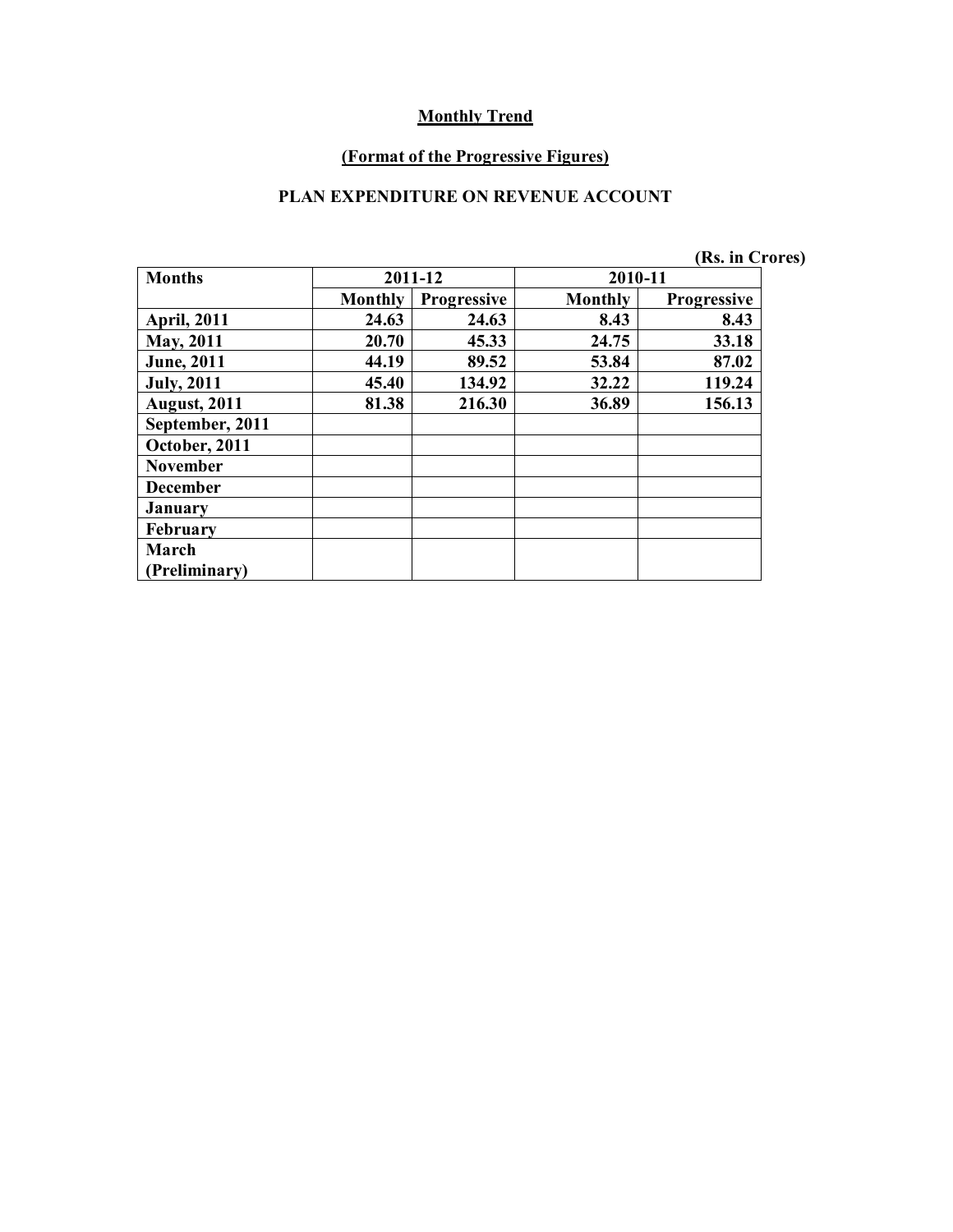#### **(Format of the Progressive Figures)**

# **PLAN EXPENDITURE ON CAPITAL ACCOUNT**

|                     |                |                    |         | (Rs. in Crores)    |
|---------------------|----------------|--------------------|---------|--------------------|
| <b>Months</b>       |                | 2011-12            | 2010-11 |                    |
|                     | <b>Monthly</b> | <b>Progressive</b> | Monthly | <b>Progressive</b> |
| <b>April, 2011</b>  | 18.40          | 18.40              | 9.75    | 9.75               |
| <b>May, 2011</b>    | 22.85          | 41.25              | 44.13   | 53.88              |
| <b>June</b> , 2011  | 91.49          | 132.74             | 96.87   | 150.75             |
| <b>July, 2011</b>   | 158.99         | 291.73             | 316.06  | 466.81             |
| <b>August, 2011</b> | 319.93         | 611.66             | 592.09  | 1058.90            |
| September, 2011     |                |                    |         |                    |
| October, 2011       |                |                    |         |                    |
| <b>November</b>     |                |                    |         |                    |
| <b>December</b>     |                |                    |         |                    |
| <b>January</b>      |                |                    |         |                    |
| February            |                |                    |         |                    |
| March               |                |                    |         |                    |
| (Preliminary)       |                |                    |         |                    |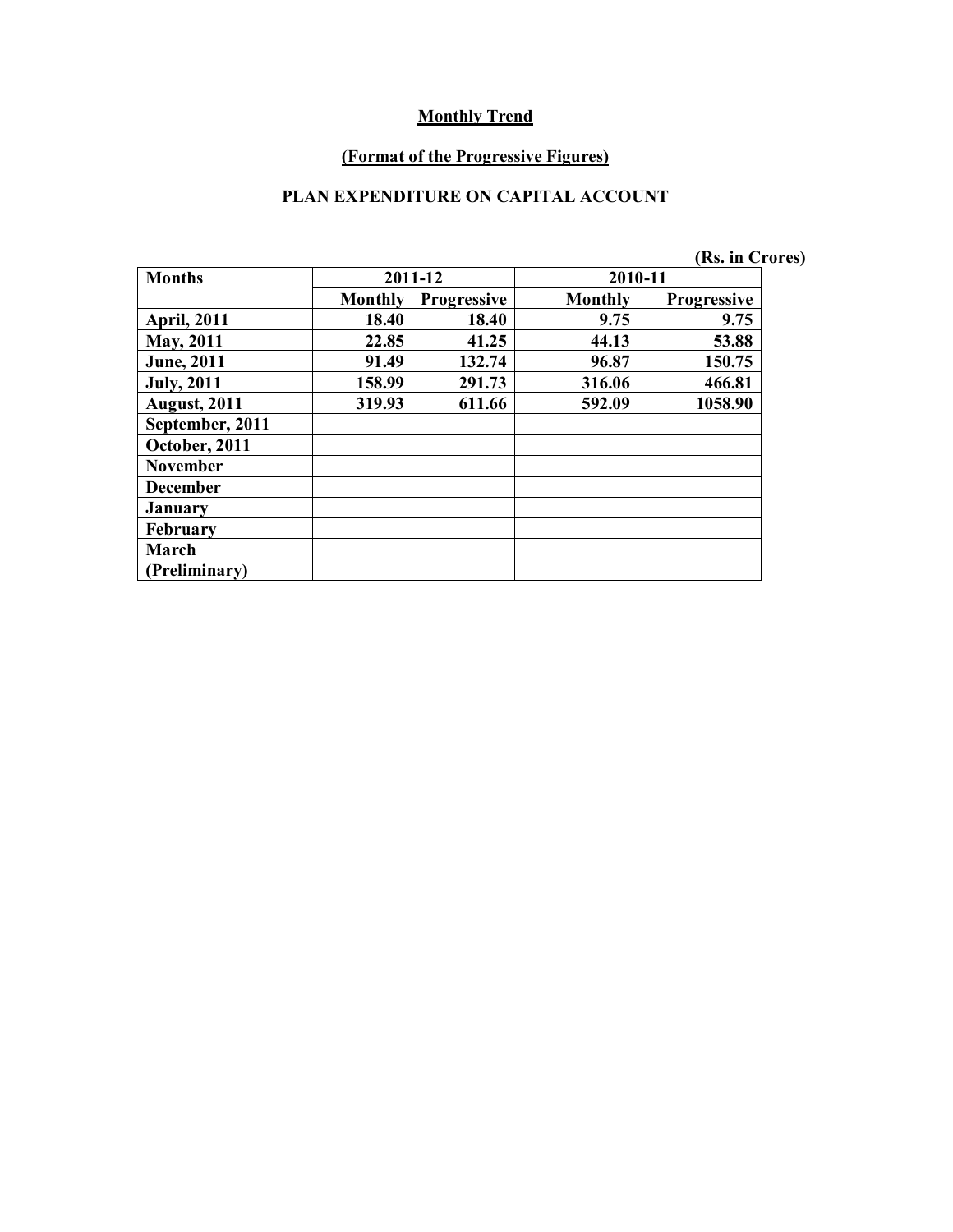#### **(Format of the Progressive Figures)**

#### **TOTAL EXPENDITURE ON REVENUE ACCOUNT**

|                     |                |                    |         | (Rs. in Crores)    |
|---------------------|----------------|--------------------|---------|--------------------|
| <b>Months</b>       |                | 2011-12            | 2010-11 |                    |
|                     | <b>Monthly</b> | <b>Progressive</b> | Monthly | <b>Progressive</b> |
| <b>April, 2011</b>  | 1164.72        | 1164.72            | 625.90  | 625.90             |
| <b>May, 2011</b>    | 1163.03        | 2327.75            | 1063.74 | 1689.64            |
| <b>June</b> , 2011  | 1431.49        | 3759.24            | 894.11  | 2583.75            |
| <b>July</b> , 2011  | 1569.62        | 5328.86            | 1046.44 | 3630.19            |
| <b>August, 2011</b> | 2203.07        | 7531.93            | 1041.36 | 4671.55            |
| September, 2011     |                |                    |         |                    |
| October, 2011       |                |                    |         |                    |
| <b>November</b>     |                |                    |         |                    |
| <b>December</b>     |                |                    |         |                    |
| <b>January</b>      |                |                    |         |                    |
| February            |                |                    |         |                    |
| March               |                |                    |         |                    |
| (Preliminary)       |                |                    |         |                    |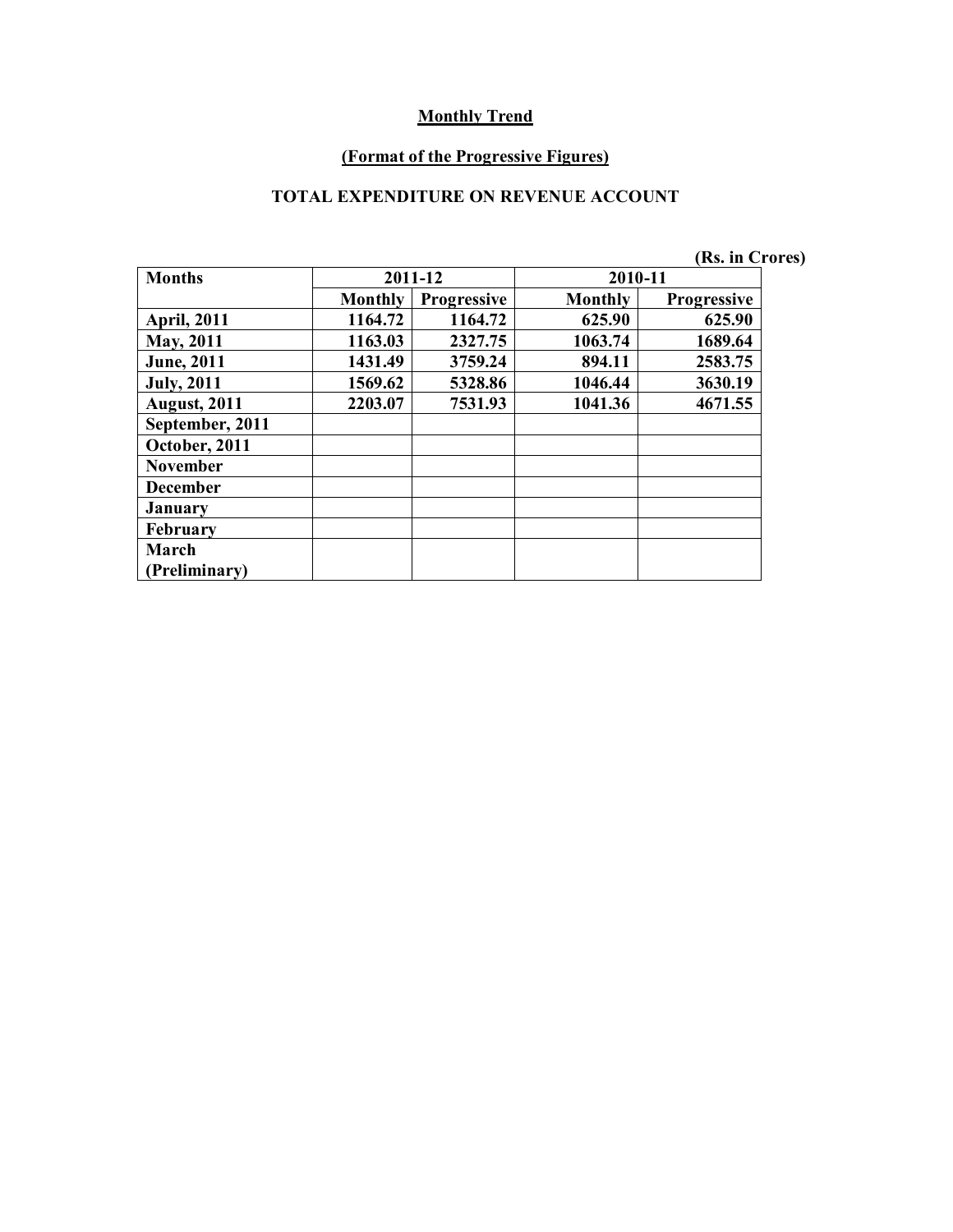#### **(Format of the Progressive Figures)**

#### **TOTAL EXPENDITURE ON CAPITAL ACCOUNT**

|                     |                |                    |                | (Rs. in Crores)    |
|---------------------|----------------|--------------------|----------------|--------------------|
| <b>Months</b>       |                | 2011-12            | 2010-11        |                    |
|                     | <b>Monthly</b> | <b>Progressive</b> | <b>Monthly</b> | <b>Progressive</b> |
| <b>April, 2011</b>  | $(-) 1.22$     | $-$ ) 1.22         | $(-)$ 3.74     | $(-)$ 3.74         |
| <b>May, 2011</b>    | 61.39          | 60.17              | 60.48          | 56.74              |
| <b>June</b> , 2011  | 161.86         | 222.03             | 98.97          | 155.71             |
| <b>July, 2011</b>   | 163.21         | 385.24             | 394.00         | 549.71             |
| <b>August, 2011</b> | 332.05         | 717.29             | 771.16         | 1320.87            |
| September, 2011     |                |                    |                |                    |
| October, 2011       |                |                    |                |                    |
| <b>November</b>     |                |                    |                |                    |
| <b>December</b>     |                |                    |                |                    |
| <b>January</b>      |                |                    |                |                    |
| <b>February</b>     |                |                    |                |                    |
| March               |                |                    |                |                    |
| (Preliminary)       |                |                    |                |                    |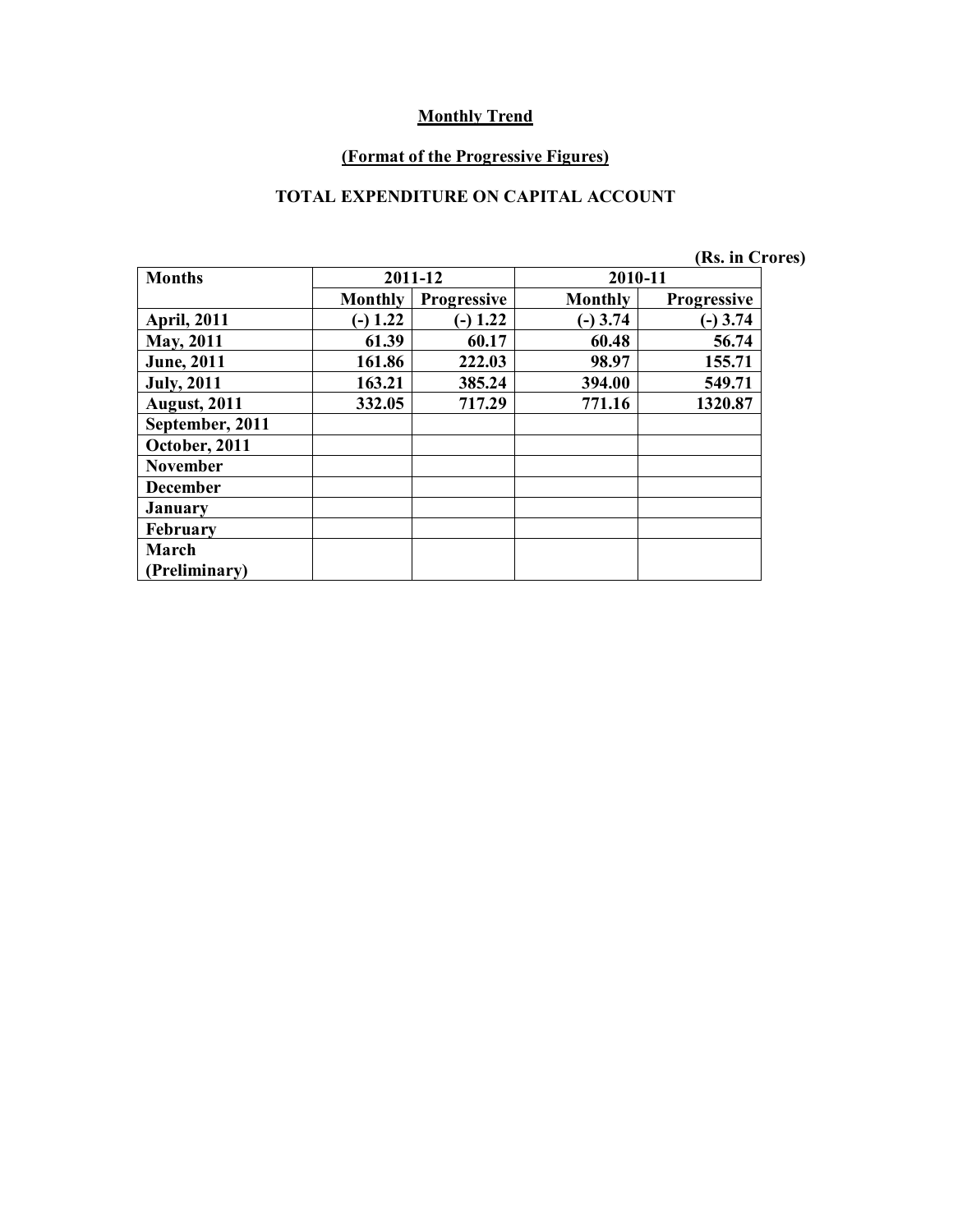# **(Format of the Progressive Figures)**

#### **LOANS & ADVANCES DISBURSED**

| <b>Months</b>        |                | 2011-12            | 2010-11        |                    |
|----------------------|----------------|--------------------|----------------|--------------------|
|                      | <b>Monthly</b> | <b>Progressive</b> | <b>Monthly</b> | <b>Progressive</b> |
| <b>April, 2011</b>   |                |                    |                |                    |
| <b>May, 2011</b>     | 0.05           | 0.05               |                |                    |
| <b>June</b> , 2011   | 9.25           | 9.30               | 0.94           | 0.94               |
| <b>July, 2011</b>    | 5.56           | 14.86              | 1.24           | 2.18               |
| <b>August, 2011</b>  | 3.38           | 18.24              | 0.10           | 2.28               |
| September, 2011      |                |                    |                |                    |
| October, 2011        |                |                    |                |                    |
| <b>November</b>      |                |                    |                |                    |
| <b>December</b>      |                |                    |                |                    |
| <b>January</b>       |                |                    |                |                    |
| February             |                |                    |                |                    |
| March                |                |                    |                |                    |
| <b>Preliminary</b> ) |                |                    |                |                    |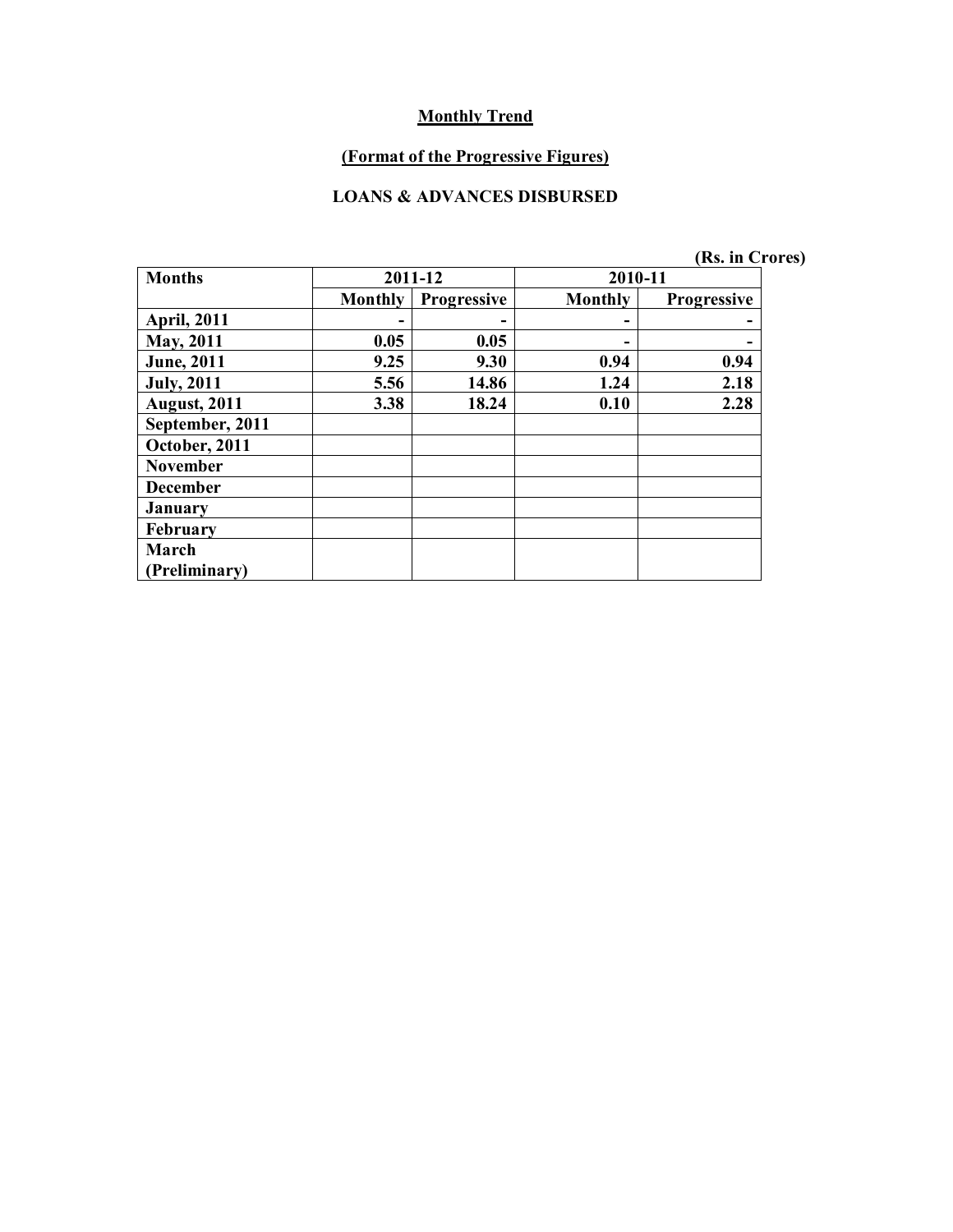# **(Format of the Progressive Figures)**

# **REVENUE SURPLUS DEFICIT**

| (Rs. in Crores) |  |  |  |  |  |  |  |  |  |  |  |  |  |  |  |  |  |  |  |  |  |  |  |  |  |  |  |  |  |  |  |  |  |  |  |  |  |  |  |  |  |  |  |  |  |  |  |  |  |  |  |  |  |  |  |  |  |  |  |  |  |  |  |  |  |  |  |  |  |  |  |  |  |  |  |  |  |  |  |  |  |  |  |  |  |  |  |  |  |  |  |  |  |  |  |  |  |  |  |  |  |  |  |  |  |  |  |  |  |  |  |  |  |  |  |  |  |  |  |  |  |  |  |  |  |  |  |  |  |  |  |  |  |  |  |  |  |  |  |  |  |  |  |  |  |  |
|-----------------|--|--|--|--|--|--|--|--|--|--|--|--|--|--|--|--|--|--|--|--|--|--|--|--|--|--|--|--|--|--|--|--|--|--|--|--|--|--|--|--|--|--|--|--|--|--|--|--|--|--|--|--|--|--|--|--|--|--|--|--|--|--|--|--|--|--|--|--|--|--|--|--|--|--|--|--|--|--|--|--|--|--|--|--|--|--|--|--|--|--|--|--|--|--|--|--|--|--|--|--|--|--|--|--|--|--|--|--|--|--|--|--|--|--|--|--|--|--|--|--|--|--|--|--|--|--|--|--|--|--|--|--|--|--|--|--|--|--|--|--|--|--|--|--|--|--|
|-----------------|--|--|--|--|--|--|--|--|--|--|--|--|--|--|--|--|--|--|--|--|--|--|--|--|--|--|--|--|--|--|--|--|--|--|--|--|--|--|--|--|--|--|--|--|--|--|--|--|--|--|--|--|--|--|--|--|--|--|--|--|--|--|--|--|--|--|--|--|--|--|--|--|--|--|--|--|--|--|--|--|--|--|--|--|--|--|--|--|--|--|--|--|--|--|--|--|--|--|--|--|--|--|--|--|--|--|--|--|--|--|--|--|--|--|--|--|--|--|--|--|--|--|--|--|--|--|--|--|--|--|--|--|--|--|--|--|--|--|--|--|--|--|--|--|--|--|

| <b>Months</b>       |                 | 2011-12            | 2010-11        |                    |
|---------------------|-----------------|--------------------|----------------|--------------------|
|                     | <b>Monthly</b>  | <b>Progressive</b> | <b>Monthly</b> | <b>Progressive</b> |
| <b>April, 2011</b>  | $(-)$ 588.78    | $(-)$ 588.78       | $(-)$ 476.71   | $-$ ) 476.71       |
| <b>May, 2011</b>    | $-$ 822.98      | $-$ ) 1411.76      | $-)888.77$     | $-$ ) 1365.48      |
| <b>June</b> , 2011  | 1182.50<br>$-1$ | $(-)$ 2594.26      | $(-) 771.44$   | $-$ ) 2136.92      |
| <b>July, 2011</b>   | $-$ ) 901.31    | $-$ ) 3495.57      | $(-)$ 941.26   | $-$ ) 3078.18      |
| <b>August, 2011</b> | $-$ ) 1852.19   | $-$ 5347.76        | $(-)$ 563.59   | $-$ 3641.77        |
| September, 2011     |                 |                    |                |                    |
| October, 2011       |                 |                    |                |                    |
| <b>November</b>     |                 |                    |                |                    |
| <b>December</b>     |                 |                    |                |                    |
| <b>January</b>      |                 |                    |                |                    |
| February            |                 |                    |                |                    |
| March               |                 |                    |                |                    |
| Preliminary)        |                 |                    |                |                    |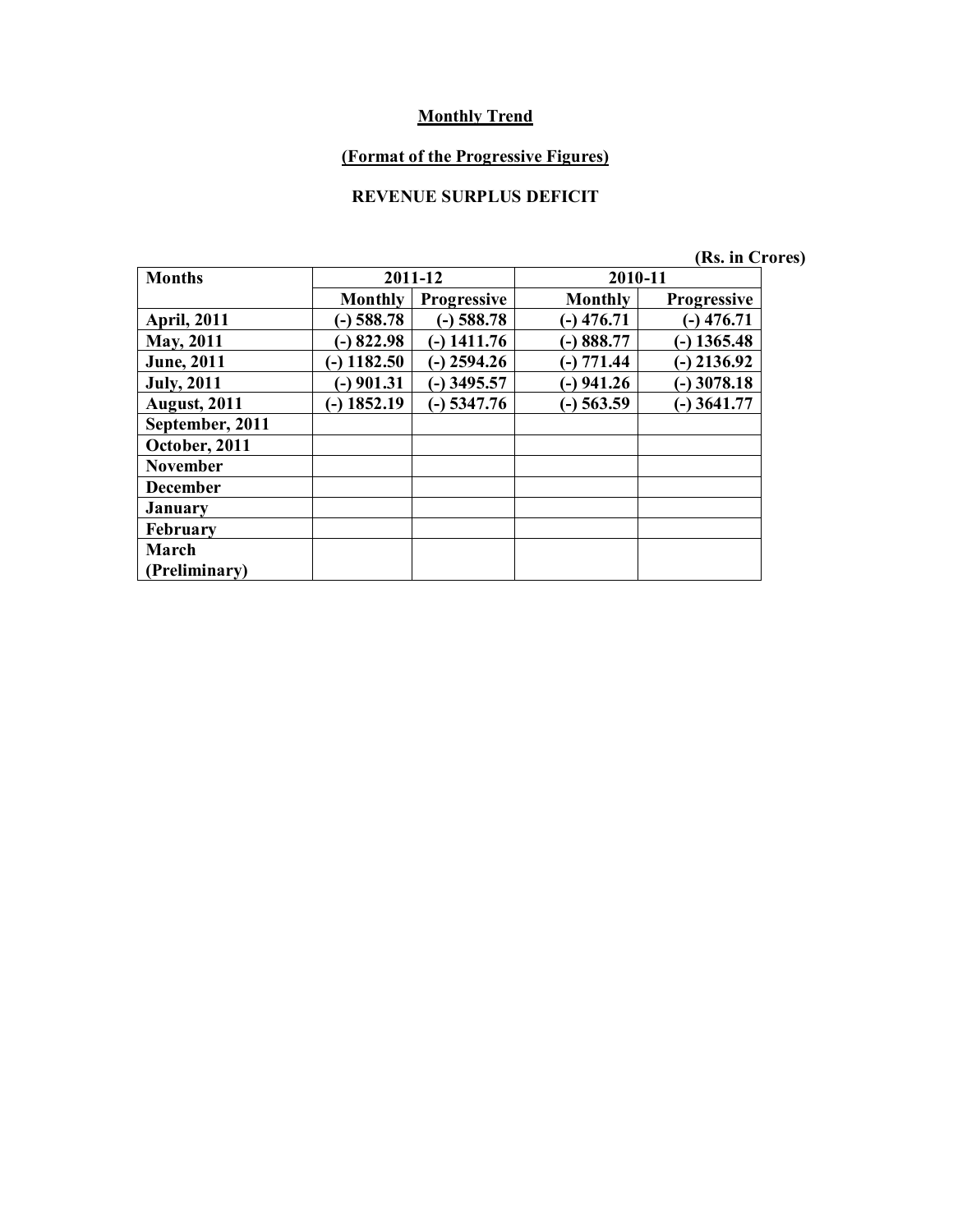# **(Format of the Progressive Figures)**

# **FISCAL SURPLUS DEFICIT**

|                     |                |                    |         | (Rs. in Crores)    |
|---------------------|----------------|--------------------|---------|--------------------|
| <b>Months</b>       |                | 2011-12            | 2010-11 |                    |
|                     | <b>Monthly</b> | <b>Progressive</b> | Monthly | <b>Progressive</b> |
| <b>April, 2011</b>  | 587.43         | 587.43             | 472.89  | 472.89             |
| May, 2011           | 884.33         | 1471.76            | 949.12  | 1422.01            |
| <b>June</b> , 2011  | 1353.50        | 2825.26            | 871.26  | 2293.27            |
| <b>July, 2011</b>   | 1069.95        | 3895.21            | 1336.41 | 3629.68            |
| <b>August, 2011</b> | 2187.45        | 6082.66            | 1334.75 | 4964.43            |
| September, 2011     |                |                    |         |                    |
| October, 2011       |                |                    |         |                    |
| <b>November</b>     |                |                    |         |                    |
| <b>December</b>     |                |                    |         |                    |
| January             |                |                    |         |                    |
| <b>February</b>     |                |                    |         |                    |
| March               |                |                    |         |                    |
| (Preliminary)       |                |                    |         |                    |